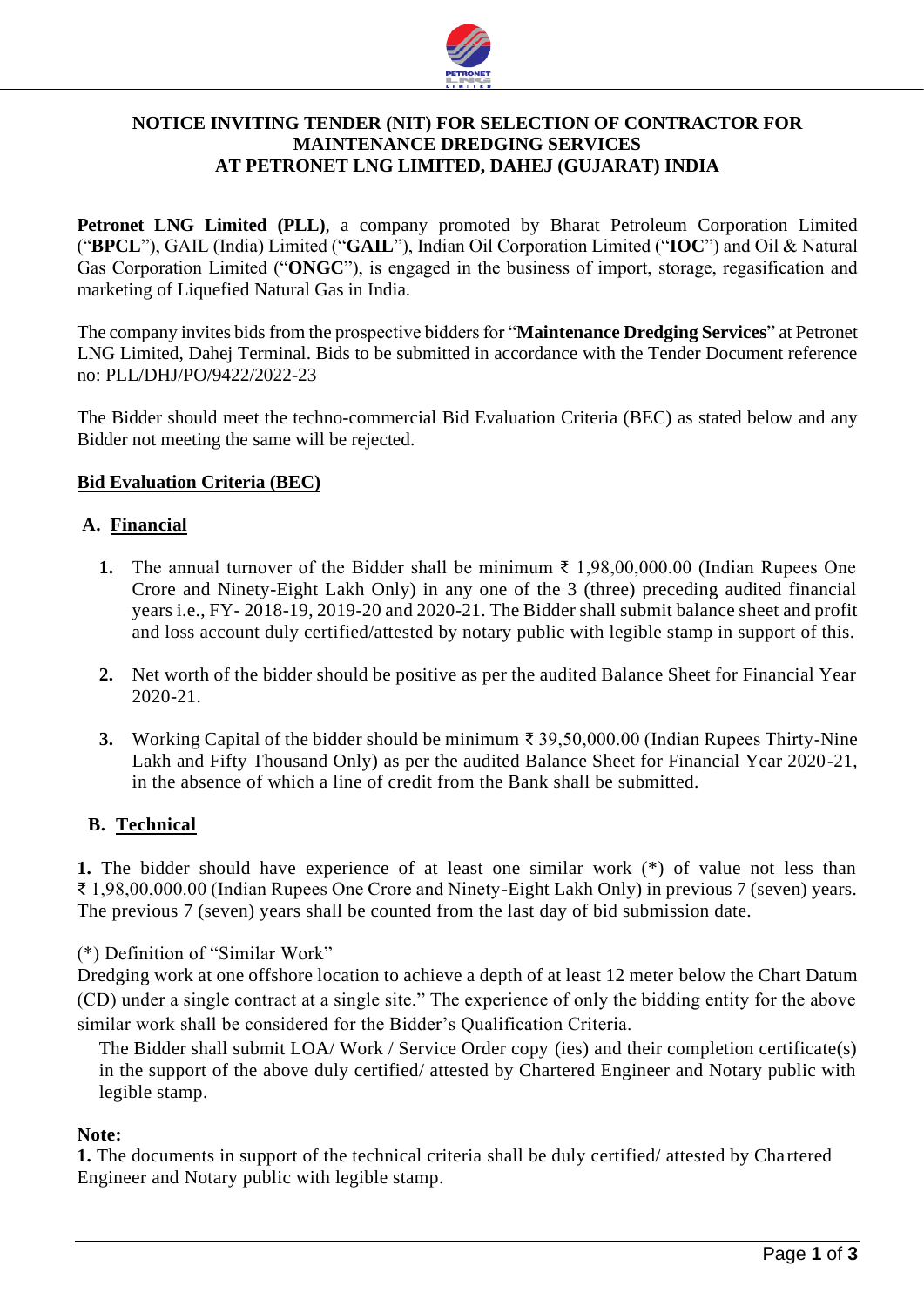

**2.** A job executed by a Bidder for its own plant/projects cannot be considered as experience for the purpose of meeting requirement of BEC of the tender. However, jobs executed for Subsidiary/ Fellow subsidiary/ Holding company will be considered as experience for the purpose of meeting BEC subject to submission of tax paid invoice(s) duly certified by statutory Auditor of the Bidder towards payments of statutory tax in support of the job executed for Subsidiary/ fellow subsidiary / Holding company. Such Bidders to submit these documents in addition to the documents specified in the bidding documents to meet BEC.

# **General Instructions**

For participation and more details, Interested Party (ies) can buy the Tender Document on payment of Tender Document fee (Non-refundable) as per details provided below:

| <b>Issue of Tender Document</b>                                 | Tender can be collected on any working day from the address<br>given below from 10:00 hrs of 27.05.2022 to 23.06.2022 upto<br>$(17:00 \text{ hrs})$<br>Petronet LNG Limited,<br>GIDC Industrial Estate, Plot No. 7/A, DAHEJ,<br>Taluka: Vagra, Dist.: Bharuch, PIN-392130 Gujarat (India).<br>Tel: 02641- 670231/232<br>Email id: materials@petronetlng.in/sumitkumar@petronetlng.in<br>Note: After submission of requisite amount of Tender fee, Bidder<br>shall email the receipt of the Payment on<br>sumitkumar@petronetlng.in. PLL will issue the Tender document<br>to such interested Bidders via email. |
|-----------------------------------------------------------------|-----------------------------------------------------------------------------------------------------------------------------------------------------------------------------------------------------------------------------------------------------------------------------------------------------------------------------------------------------------------------------------------------------------------------------------------------------------------------------------------------------------------------------------------------------------------------------------------------------------------|
| <b>Tender Document Fee</b><br>(non-refundable)                  | INR 2,500.00 (Indian Rupees Two Thousand and Five Hundred<br>Only)                                                                                                                                                                                                                                                                                                                                                                                                                                                                                                                                              |
| <b>Earnest Money Deposit (EMD)</b>                              | (Indian Rupees Five Lakh Ninety-Three)<br>INR 5,93,000.00<br>Thousand Only)                                                                                                                                                                                                                                                                                                                                                                                                                                                                                                                                     |
| <b>Mode of payment of Tender</b><br><b>Document Fee and EMD</b> | 1. The bidders should submit the Tender Document Fee /EMD<br>(separately) through online banking in the account given as<br>below and copy of UTR/details of transaction should be sent<br>the<br>email<br>address:<br>at                                                                                                                                                                                                                                                                                                                                                                                       |
|                                                                 | materials@petronetlng.in/sumitkumar@petronetlng.in<br><b>Beneficiary Name: Petronet LNG Limited, Dahej Plant</b><br><b>Account Number: PLLDHJPO094222022</b><br><b>Bank Name: HDFC Bank Ltd</b><br><b>Branch Name: K G Marg, Delhi</b><br><b>IFSC Code: HDFC0000003</b><br>The Bidder may also submit Tender Document Fee in the form<br>of Bank Demand Draft in the name of "PETRONET LNG<br>LIMITED" payable at Dahej.                                                                                                                                                                                        |
| <b>Date of Sale of Tender</b>                                   | From 27.05.2022 to 23.06.2022                                                                                                                                                                                                                                                                                                                                                                                                                                                                                                                                                                                   |
| time of Pre-Bid<br>Date and<br><b>Meeting</b>                   | 11.06.2022 (1100 Hrs) at Petronet LNG Ltd., Dahej                                                                                                                                                                                                                                                                                                                                                                                                                                                                                                                                                               |
| <b>Last Date/Time of Submission</b><br>of Tender document       | On or before 24.06.2022 (1400 Hrs.)                                                                                                                                                                                                                                                                                                                                                                                                                                                                                                                                                                             |